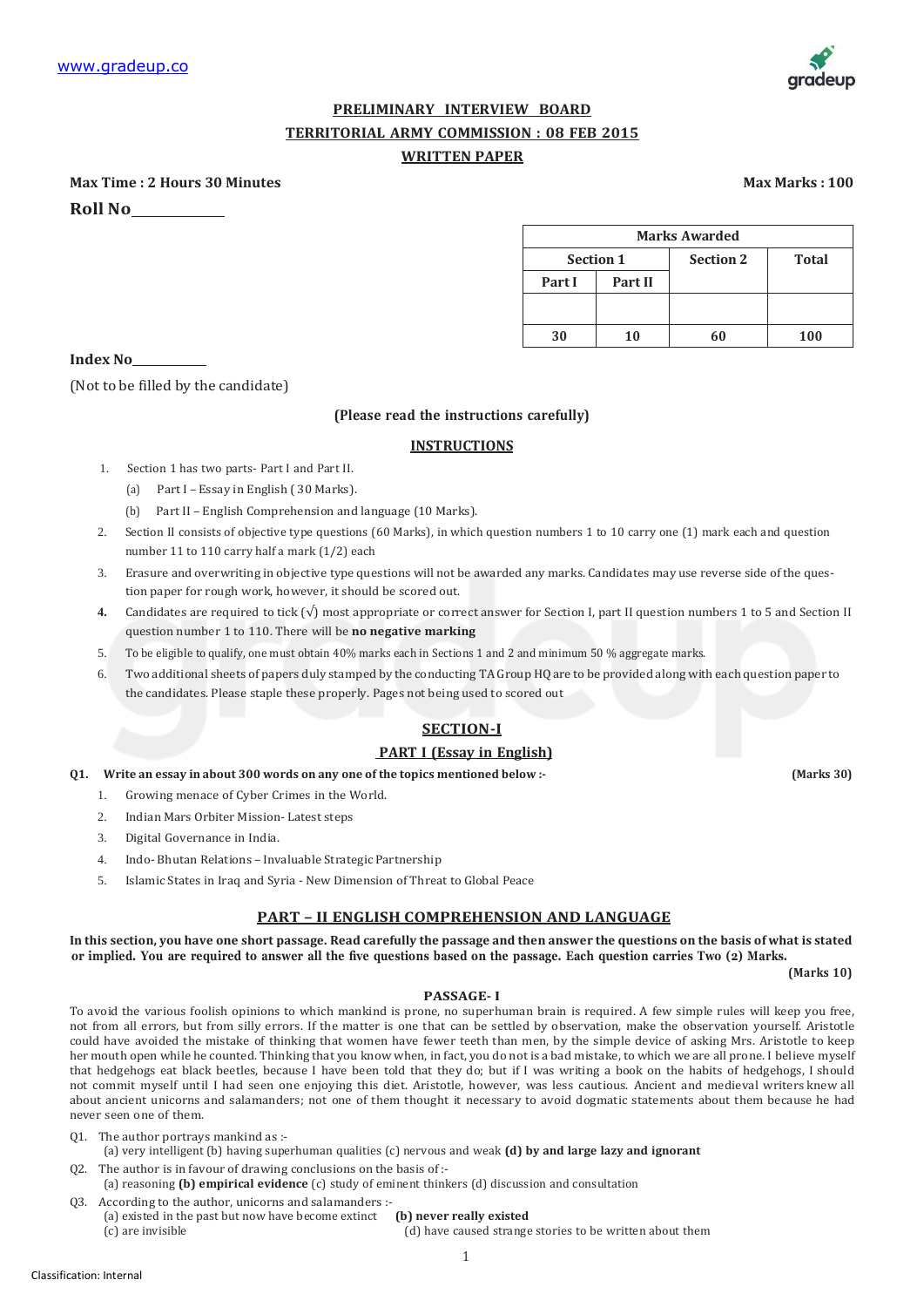

| Q4.                                           | The author implies that :-                                                                                |                                                                                                             |                                                                                                                                    |                                                                                                                                                                                                                                                                              |  |
|-----------------------------------------------|-----------------------------------------------------------------------------------------------------------|-------------------------------------------------------------------------------------------------------------|------------------------------------------------------------------------------------------------------------------------------------|------------------------------------------------------------------------------------------------------------------------------------------------------------------------------------------------------------------------------------------------------------------------------|--|
|                                               | (a) hedgehogs eat black beetles                                                                           |                                                                                                             | (b) he is writing a book about hedgehogs                                                                                           |                                                                                                                                                                                                                                                                              |  |
| (c) hedgehogs do not really eat black beetles |                                                                                                           |                                                                                                             | (d) he has never seen a hedgehog eating beetles                                                                                    |                                                                                                                                                                                                                                                                              |  |
| Q5.                                           | The attitude of the author is :-<br>(a) philosophical (b) cultural $(c)$ scientific<br>(d) commonsensical |                                                                                                             |                                                                                                                                    |                                                                                                                                                                                                                                                                              |  |
|                                               |                                                                                                           |                                                                                                             | <b>SECTION II</b>                                                                                                                  |                                                                                                                                                                                                                                                                              |  |
|                                               |                                                                                                           |                                                                                                             | <b>GENERAL AWARENESS</b>                                                                                                           | (Marks 60)                                                                                                                                                                                                                                                                   |  |
|                                               |                                                                                                           |                                                                                                             |                                                                                                                                    |                                                                                                                                                                                                                                                                              |  |
|                                               | half a mark $(^1/2)$ each                                                                                 |                                                                                                             |                                                                                                                                    | In this section you have 110 Questions. Question numbers 1 to 10 carry one (1) mark each, balance question number 11 to 110 carry                                                                                                                                            |  |
|                                               | Q1. Find the odd one out:-                                                                                |                                                                                                             |                                                                                                                                    |                                                                                                                                                                                                                                                                              |  |
|                                               | (a) TRAINING<br>(c) DROWNED                                                                               | <b>GARNINIT</b><br>$=$<br>$\qquad \qquad =$<br><b>DORNNED</b>                                               | (b) SURROUND<br>$=$<br>(d) WATERY<br>$\quad =$                                                                                     | <b>DRUORNUS</b><br><b>AWETYR</b>                                                                                                                                                                                                                                             |  |
| Q2.                                           |                                                                                                           |                                                                                                             |                                                                                                                                    | A sum of Rs 700/- has to be used to give seven cash prizes to the students of the school for the overall performance. If each prize is Rs                                                                                                                                    |  |
|                                               |                                                                                                           | 20/-less than its preceding prize, what is the least value of the prize:-                                   |                                                                                                                                    |                                                                                                                                                                                                                                                                              |  |
|                                               | (a) Rs $30/-$                                                                                             | (b) Rs $40/-$                                                                                               | (c) Rs $60/-$                                                                                                                      | (d) Rs $80/-$                                                                                                                                                                                                                                                                |  |
| Q3.                                           |                                                                                                           |                                                                                                             |                                                                                                                                    | In a family, there are five members, viz parents and three children. The members are 'A' 'B' 'C' 'D' and 'E' out of which two are males and                                                                                                                                  |  |
|                                               |                                                                                                           |                                                                                                             |                                                                                                                                    | three are females. 'A' has three children, two daughters & one son, 'C' is 'B's son, 'A' is 'D's father. How is 'E' related to 'B' :-                                                                                                                                        |  |
|                                               | (a) Son                                                                                                   | (b) Daughter<br>If 'SECRET' is written as 'CRETSE' then "CHOICE' is written as :-                           | (c) Sister                                                                                                                         | (d) Mother                                                                                                                                                                                                                                                                   |  |
| Q4.                                           | (a) OICHEC                                                                                                | (b) OHCEIL                                                                                                  | (c) YSLRYV                                                                                                                         | (d) OICECH                                                                                                                                                                                                                                                                   |  |
| Q5.                                           |                                                                                                           |                                                                                                             |                                                                                                                                    | Roshan is taller than Hardik who is shorter than Susheel, Niza is taller than Harry but shorter than Hardik, Susheel is shorter than Roshan.                                                                                                                                 |  |
|                                               | Who is the tallest :-                                                                                     |                                                                                                             |                                                                                                                                    |                                                                                                                                                                                                                                                                              |  |
|                                               | (a) Roshan                                                                                                | (b) Susheel                                                                                                 | (c) Hardik                                                                                                                         | (d) Harry                                                                                                                                                                                                                                                                    |  |
| Q6.                                           |                                                                                                           |                                                                                                             |                                                                                                                                    | In a family, there are five members, viz parents and three children. The members are 'A' 'B' 'C' 'D' and 'E' out of which two are males and<br>three are females. 'A' has three children, two daughters & one son, 'C' is 'B's son, 'A' is 'D's father. Who is 'D's mother:- |  |
|                                               | (a) B is D's mother                                                                                       | (b) $E$ is $D$ 's mother                                                                                    | (c) C is D's mother                                                                                                                | (d) A is $D$ 's mother                                                                                                                                                                                                                                                       |  |
| Q7.                                           | (a) QUAKE                                                                                                 | (b) REPAY                                                                                                   | If in a certain code 'COVET' is written as 'FRYHW', which word would be written as 'SHDUO' :-<br>$(c)$ VKGXR                       | (d) PEARL                                                                                                                                                                                                                                                                    |  |
| Q8.                                           |                                                                                                           |                                                                                                             |                                                                                                                                    | A Gardner has 1000 plants. He wants to plant them in such a way that the number of columns remains the same. What is the minimum                                                                                                                                             |  |
|                                               |                                                                                                           | number of plants that he needs more for this purpose :-                                                     |                                                                                                                                    |                                                                                                                                                                                                                                                                              |  |
|                                               | $(a)$ 14                                                                                                  | $(b)$ 24                                                                                                    | $(c)$ 32                                                                                                                           | $(d)$ 34                                                                                                                                                                                                                                                                     |  |
|                                               |                                                                                                           | Choose the best way to complete the sentence below :-                                                       |                                                                                                                                    |                                                                                                                                                                                                                                                                              |  |
| Q9.                                           | Please tell me                                                                                            |                                                                                                             |                                                                                                                                    |                                                                                                                                                                                                                                                                              |  |
|                                               | (a) where is the bus stop                                                                                 |                                                                                                             | (b) where the bus stop be                                                                                                          |                                                                                                                                                                                                                                                                              |  |
|                                               | (c) where stops the bus                                                                                   |                                                                                                             | (d) where the bus stop is                                                                                                          |                                                                                                                                                                                                                                                                              |  |
|                                               | Q10. I told him<br>(a) what the homework was                                                              |                                                                                                             | (b) what was the homework                                                                                                          |                                                                                                                                                                                                                                                                              |  |
|                                               | (c) what was to be the homework                                                                           |                                                                                                             | (c) what is the homework                                                                                                           |                                                                                                                                                                                                                                                                              |  |
|                                               |                                                                                                           |                                                                                                             | Q11. A base ball team has lost 7 games and won 13 games. What per cent of the games played did they win :-                         |                                                                                                                                                                                                                                                                              |  |
|                                               | $(a)$ 35                                                                                                  | (b) 65                                                                                                      | $(c)$ 50                                                                                                                           | $(d)$ 30                                                                                                                                                                                                                                                                     |  |
|                                               | Q12. 60% of 35 is what percentage of 400:-                                                                | (b) $10\%$                                                                                                  | (c) 12%                                                                                                                            |                                                                                                                                                                                                                                                                              |  |
|                                               | (a) $5^{1}/_{4}\%$                                                                                        |                                                                                                             | Q13. If one out of every 50 people who play a certain games win a prize, what per cent of people lose :-                           | (d) 6%                                                                                                                                                                                                                                                                       |  |
|                                               | (a) $1\%$                                                                                                 | (b) 2%                                                                                                      | (c) 99%                                                                                                                            | (d) 98%                                                                                                                                                                                                                                                                      |  |
|                                               |                                                                                                           | Q14. 15% loss on selling price is what percentage loss on cost :-                                           |                                                                                                                                    |                                                                                                                                                                                                                                                                              |  |
|                                               | (a) $17.64\%$                                                                                             | (b) $20%$                                                                                                   | (c) 30%                                                                                                                            | (d) $13.04\%$                                                                                                                                                                                                                                                                |  |
|                                               | (a) $20\%$                                                                                                | Q15. If Ashok makes a profit of 25% on the selling price, what is his profit on cost price :-<br>(b) $25%$  | (c) 33 $\frac{1}{3}$ %                                                                                                             | $(d)$ 30%                                                                                                                                                                                                                                                                    |  |
|                                               |                                                                                                           | Q16. Find out the ratio whose value is $2/3$ and the antecedent is $18$ :                                   |                                                                                                                                    |                                                                                                                                                                                                                                                                              |  |
|                                               | (a) $18:27$                                                                                               | (b) 2:3                                                                                                     | $(c)$ 20:30                                                                                                                        | $(d)$ 180:270                                                                                                                                                                                                                                                                |  |
|                                               |                                                                                                           | Q17. A : B = 2 : 3, B : C = 4 : 5, C : D = 6 : 7 find the ratio of A and D :-                               |                                                                                                                                    |                                                                                                                                                                                                                                                                              |  |
|                                               | $(a)$ 4:13                                                                                                | (b) $16:35$<br>Q 18. A, B and C invested Rs. 500, 630 and 700. If A gets Rs 75 as profit what will C get :- | (c) 7: 24                                                                                                                          | (d) 8:22                                                                                                                                                                                                                                                                     |  |
|                                               | $(a)$ Rs 57                                                                                               | (b) $105$                                                                                                   | (c)90                                                                                                                              | $(d)$ 126                                                                                                                                                                                                                                                                    |  |
|                                               | $(a)$ 14                                                                                                  | (b) 8                                                                                                       | Q 19. The average of the following five numbers is 8. Find the missing number in 7, 5, ?, 3, 12 :-<br>$(c)$ 13                     | $(d)$ 12                                                                                                                                                                                                                                                                     |  |
|                                               | $(a)$ 17 kg                                                                                               | $(b)$ 26 kg                                                                                                 | Q20. The average weight of A, B and C is 45 kg. A and B is 40 kg and of B and C is 43 kg. What is the weight of B:-<br>$(c)$ 20 kg | $(d)$ 31 kg                                                                                                                                                                                                                                                                  |  |
|                                               |                                                                                                           |                                                                                                             | Q21. Find out the capital required to earn a monthly interest of Rs.600 per month at 6% simple interest :-                         |                                                                                                                                                                                                                                                                              |  |
|                                               | (a) $10,00,000$                                                                                           | (b) $1,20,000$                                                                                              | $(c)$ 1,10,000                                                                                                                     | $(d)$ 1,30,000<br>Q22. The ratio between the present ages of Sudhir and Madan is 4 : 5, if after 5 years the ratio of their age becomes 5 : 6, What is the present age                                                                                                       |  |
|                                               | of Sudhir:-<br>$(a)$ 18 Years                                                                             | (b) 20 Years                                                                                                | $(c)$ 22 Years                                                                                                                     | $(d)$ 21 Years                                                                                                                                                                                                                                                               |  |
|                                               |                                                                                                           |                                                                                                             |                                                                                                                                    | Q23. 5 Years ago, the age of Lata was two times the age of Arun. 10 Years hence from today the age of Lata will be 4/3 times the age of Arun.                                                                                                                                |  |
|                                               | What is the present age of Lata:-                                                                         |                                                                                                             |                                                                                                                                    |                                                                                                                                                                                                                                                                              |  |
|                                               | $(a)$ 20 Years                                                                                            | $(b)$ 22 Years                                                                                              | $(c)$ 24 Years                                                                                                                     | $(d)$ 16 Years                                                                                                                                                                                                                                                               |  |
|                                               | Q24. Air: Atmosphere: Water:?                                                                             |                                                                                                             |                                                                                                                                    |                                                                                                                                                                                                                                                                              |  |
|                                               | (a) Island                                                                                                | (b) Earth                                                                                                   | (c) Ocean                                                                                                                          | (d) Drop                                                                                                                                                                                                                                                                     |  |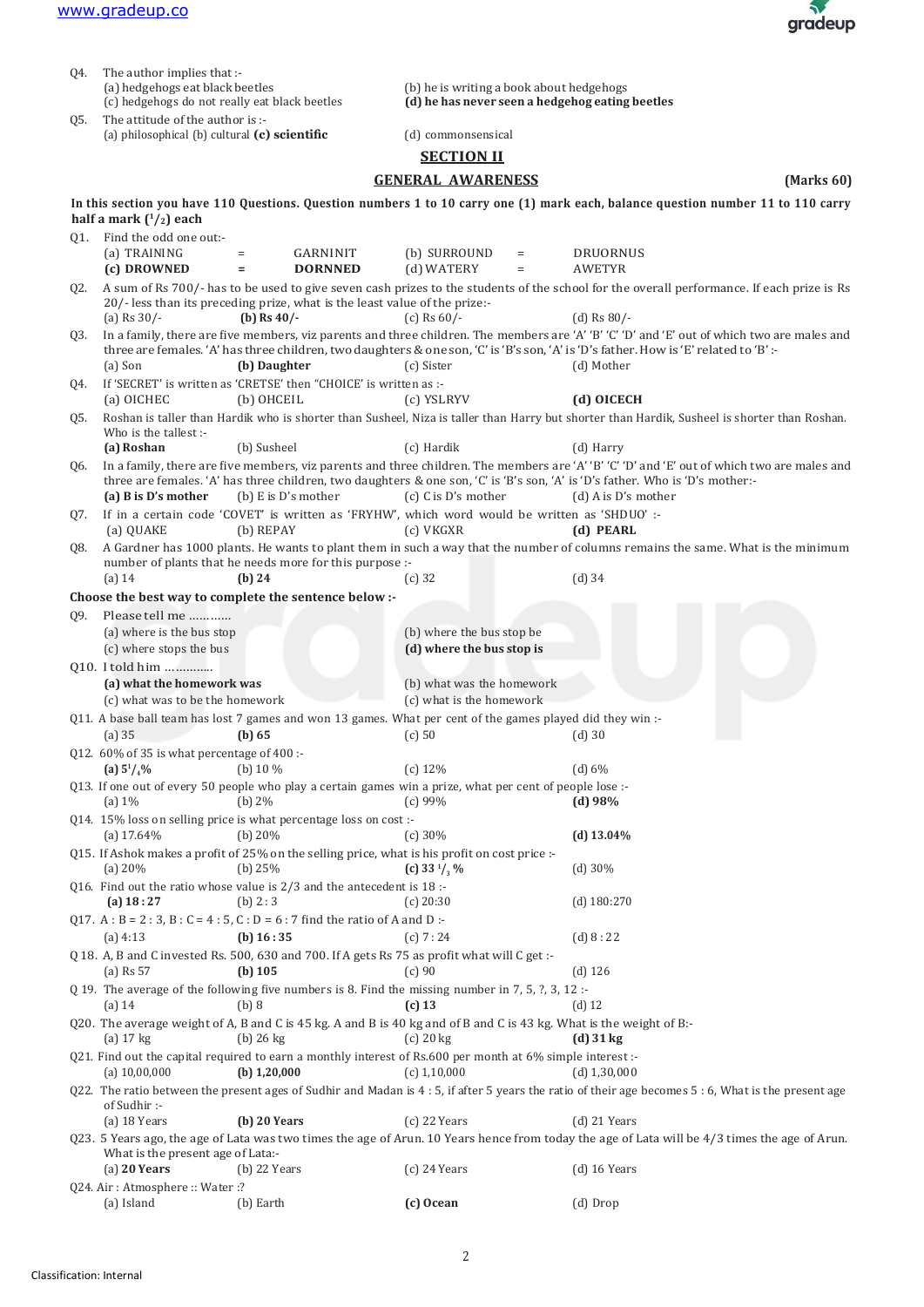

|                                                                                                                                   | Q25. Light: Sun: Heat: ?<br>(a) Electricity                            | (b) Moon                                                                | (c) Fire                                                                                                    | (d) Stars                                                                                                                                  |
|-----------------------------------------------------------------------------------------------------------------------------------|------------------------------------------------------------------------|-------------------------------------------------------------------------|-------------------------------------------------------------------------------------------------------------|--------------------------------------------------------------------------------------------------------------------------------------------|
|                                                                                                                                   | Q26. Trouble: Safety: Freedom: ?                                       |                                                                         |                                                                                                             |                                                                                                                                            |
|                                                                                                                                   | (a) Independence                                                       | (b) Slavery                                                             | (c) Liberty                                                                                                 | (d) Patient                                                                                                                                |
|                                                                                                                                   | Q27. House: Wall: Wall:?<br>(a) Cement                                 | (b) Sand                                                                | $(c)$ Roof                                                                                                  | (d) Brick                                                                                                                                  |
|                                                                                                                                   | Q28. Soft: Sponge: Sharp: ?<br>(a) Blunt                               | $(b)$ Cut                                                               | (c) Pierce                                                                                                  | (d) Knife                                                                                                                                  |
|                                                                                                                                   | Q29. Army: Soldier: Galaxy: ?<br>(a) Planet                            | (b) Satellite                                                           | (c) Meteor                                                                                                  | (d) Star                                                                                                                                   |
|                                                                                                                                   | Q30. Newspaper: Press: Cloth: ?<br>(a) Cotton                          | (b) Mill                                                                | (c) Tailor                                                                                                  | (d) Market                                                                                                                                 |
|                                                                                                                                   |                                                                        |                                                                         | the sentence grammatically correct? If the sentence is correct as it is, mark 'E' as your answer :-         | Which is the phrase; (a), (b), (c) and (d) given below each sentence should replace the phrase printed in bold and underlined type to make |
|                                                                                                                                   | Q31. Technology must used to feed the force to change :-               |                                                                         |                                                                                                             |                                                                                                                                            |
|                                                                                                                                   | (a) must be used to feed                                               |                                                                         | (b) must have been using to feed                                                                            | (c) must use having feed                                                                                                                   |
|                                                                                                                                   | (d) must using to feed                                                 |                                                                         | (e) No correction required                                                                                  |                                                                                                                                            |
|                                                                                                                                   | Q32. He is too impatient <b>for tolerating</b> any delay :-            |                                                                         |                                                                                                             |                                                                                                                                            |
|                                                                                                                                   | (a) to tolerate                                                        |                                                                         | (b) to tolerating                                                                                           | (c) at tolerating                                                                                                                          |
|                                                                                                                                   | (d) tolerating                                                         |                                                                         | (e) No correction required                                                                                  |                                                                                                                                            |
|                                                                                                                                   | Q33. Whom did vou intend to offer the job, besides the two young boys? |                                                                         |                                                                                                             |                                                                                                                                            |
|                                                                                                                                   | (a) Who are you intending to<br>(d) Whom had you been intended for     |                                                                         | (b) Whom do you intended to<br>(e) No correction required                                                   | (c) Who do you intend for                                                                                                                  |
|                                                                                                                                   |                                                                        |                                                                         | Put the given sentence in each of the following question in proper order :-                                 |                                                                                                                                            |
|                                                                                                                                   | Q34. (a) I will give you a copy of it.                                 |                                                                         |                                                                                                             |                                                                                                                                            |
|                                                                                                                                   | (b) The book was published in New York.                                |                                                                         |                                                                                                             |                                                                                                                                            |
|                                                                                                                                   | (c) It is a very interesting book                                      |                                                                         |                                                                                                             |                                                                                                                                            |
|                                                                                                                                   | (d) It deals with mankind's political future.                          |                                                                         |                                                                                                             |                                                                                                                                            |
|                                                                                                                                   | The proper sequence should be :-                                       |                                                                         |                                                                                                             |                                                                                                                                            |
|                                                                                                                                   | (a) DCBA                                                               | $(b)$ CBDA                                                              | $(c)$ BDCA                                                                                                  | $(d)$ DBCA                                                                                                                                 |
|                                                                                                                                   | Q35. (a) They were generally fed in the afternoon                      |                                                                         |                                                                                                             |                                                                                                                                            |
|                                                                                                                                   |                                                                        | (b) But father said that it was most interesting to see them being fed. |                                                                                                             |                                                                                                                                            |
|                                                                                                                                   |                                                                        | (c) Gopal wanted to see the tigers and the lions first                  |                                                                                                             |                                                                                                                                            |
|                                                                                                                                   |                                                                        |                                                                         | (d) When we entered the gate, it was difficult to decide which way to go first.                             |                                                                                                                                            |
|                                                                                                                                   | The proper sequence should be:-                                        |                                                                         |                                                                                                             |                                                                                                                                            |
|                                                                                                                                   | $(a)$ ACDB                                                             | (b) DCBA                                                                | (c) BCDA                                                                                                    | $(d)$ CBAD                                                                                                                                 |
| Each of the following sentences has a blank space and four words given after the sentence. Select whichever word you consider the |                                                                        |                                                                         |                                                                                                             |                                                                                                                                            |
|                                                                                                                                   |                                                                        |                                                                         | most appropriate for the blank space and indicate your choice on the answer sheet.                          |                                                                                                                                            |
|                                                                                                                                   |                                                                        |                                                                         |                                                                                                             |                                                                                                                                            |
|                                                                                                                                   | (a) promise                                                            | (b) advised                                                             | (c) assured                                                                                                 | (d) counseled                                                                                                                              |
|                                                                                                                                   | Q37. Do you know                                                       |                                                                         |                                                                                                             |                                                                                                                                            |
|                                                                                                                                   | (a) where she comes from                                               |                                                                         | (b) where does she come from                                                                                |                                                                                                                                            |
|                                                                                                                                   | (c) where from she comes                                               |                                                                         | (d) from where does she come                                                                                |                                                                                                                                            |
|                                                                                                                                   |                                                                        |                                                                         |                                                                                                             |                                                                                                                                            |
|                                                                                                                                   | (a) excusion                                                           | (b) excurtion                                                           | (c) ascursion                                                                                               | (d) excursion                                                                                                                              |
|                                                                                                                                   |                                                                        |                                                                         | Choose the word which is MOST NEARLY the same in meaning as the word given in the capital letters :-        |                                                                                                                                            |
|                                                                                                                                   | Q39. PROFANE:-                                                         |                                                                         |                                                                                                             |                                                                                                                                            |
|                                                                                                                                   | Assert                                                                 | (b) Benefit                                                             | (c) Lengthen                                                                                                | (d) Desecrate                                                                                                                              |
|                                                                                                                                   | 040. VIA MEDIA:-                                                       |                                                                         |                                                                                                             |                                                                                                                                            |
|                                                                                                                                   | (a) By the way                                                         |                                                                         | (b) Through the communication (c) A middle course                                                           | (d) The reverse order                                                                                                                      |
|                                                                                                                                   | Q41. IN TOTO:-                                                         |                                                                         |                                                                                                             |                                                                                                                                            |
|                                                                                                                                   |                                                                        |                                                                         |                                                                                                             |                                                                                                                                            |
|                                                                                                                                   | (a) In the heart                                                       | (b) In space                                                            | (c) Within the walls                                                                                        | (d) Entirely                                                                                                                               |
|                                                                                                                                   |                                                                        |                                                                         | Against each key word are given four options 'a' to 'd'. Choose the option which is OPPOSITE in the meaning |                                                                                                                                            |
|                                                                                                                                   |                                                                        |                                                                         |                                                                                                             |                                                                                                                                            |
|                                                                                                                                   | Q42. Legend:-<br>(a) Allegory                                          | (b) Fictitious story                                                    | (c) Fact                                                                                                    | (d) Parable                                                                                                                                |
|                                                                                                                                   | Q43. Eccentric:-                                                       |                                                                         |                                                                                                             |                                                                                                                                            |
|                                                                                                                                   | (a) Normal                                                             |                                                                         | (b) Deviating from normal practice (c) Peculiar                                                             | (d) Abnormal                                                                                                                               |
|                                                                                                                                   | Q44. Licentious :-                                                     |                                                                         |                                                                                                             |                                                                                                                                            |
|                                                                                                                                   | (a) Libertine                                                          | (b) Restrained                                                          | (c) Profligate                                                                                              | (d) Economical                                                                                                                             |
|                                                                                                                                   |                                                                        |                                                                         | Each of the following idioms is followed by four meanings. Indicate which is correct :-                     |                                                                                                                                            |
|                                                                                                                                   | Q45. To read between the lines:-                                       |                                                                         |                                                                                                             |                                                                                                                                            |
|                                                                                                                                   | (a) To suspect                                                         |                                                                         | (b) To read carefully                                                                                       |                                                                                                                                            |
|                                                                                                                                   |                                                                        | (c) To understand the hidden meaning of the word                        | (d) To do useless things                                                                                    |                                                                                                                                            |
|                                                                                                                                   | 046. To meet one's waterloo :-                                         |                                                                         |                                                                                                             |                                                                                                                                            |
|                                                                                                                                   | (a) To meet a strong adversary                                         |                                                                         | (b) To meet with humiliation<br>(d) To meet one's final defeat                                              |                                                                                                                                            |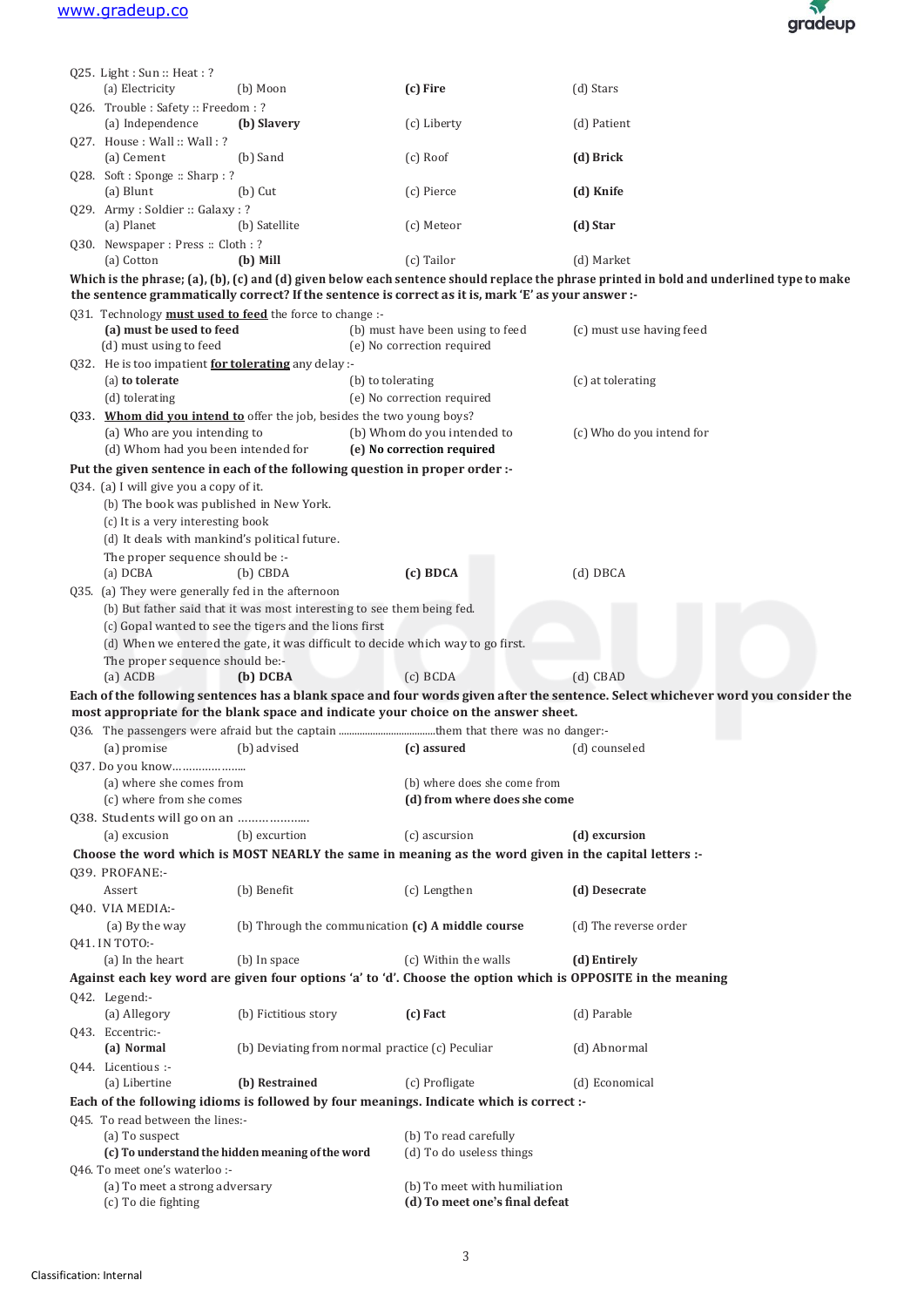

|                                                                                                                                                  | Read each sentence to find out whether there is any error in it. The error, if any, will be in one part of the sentence, the alphabet                                                                      |                                                            |                         |  |
|--------------------------------------------------------------------------------------------------------------------------------------------------|------------------------------------------------------------------------------------------------------------------------------------------------------------------------------------------------------------|------------------------------------------------------------|-------------------------|--|
|                                                                                                                                                  | number of that part is the answer, If there is no error then the answer is 'E' :-                                                                                                                          |                                                            |                         |  |
|                                                                                                                                                  | Q47. Chinese (a)/ are (b)/ fond of (c)/ chowmin (d)/ No error (e)<br>(Solution:- 'The' is used before nationality.)                                                                                        |                                                            |                         |  |
|                                                                                                                                                  | Q48. My mother (a)/ is cooking (b)/ in a $(c)$ / kitchen (d)/ No error (e)<br>(Solution:- 'The' is used before the noun which can be understood easily)                                                    |                                                            |                         |  |
|                                                                                                                                                  | Q49. The more (a)/I learn history (b)/the more (c)/I get bored (d)/No error (e)<br>(Solution:- 'The' is used with comparative degree to show that two things increase or decrease in the same proportion.) |                                                            |                         |  |
|                                                                                                                                                  | Q50. To fight tooth and nails :-<br>(a) To fight a losing battle                                                                                                                                           | (b) To fight heroically                                    |                         |  |
|                                                                                                                                                  | (c) To make every possible efforts to win                                                                                                                                                                  | (d) To fight cowardly                                      |                         |  |
|                                                                                                                                                  | Q51. The first battle of Panipat was fought between the forces of :-                                                                                                                                       |                                                            |                         |  |
|                                                                                                                                                  | (a) Akbar and Hemu<br>(c) Humayun and Sher Shah Suri                                                                                                                                                       | (b) Abdali and the Marathas<br>(d) Babar and Ibrahim Lodhi |                         |  |
|                                                                                                                                                  | Q52. Which of the following Sikh Guru rose against Shah Jahan and defeated an imperial army at Sangrama, near Amritsar, in the first half of<br>$17th$ century:-                                           |                                                            |                         |  |
|                                                                                                                                                  | (a) Guru Arjan Dev<br>(b) Guru Har Gobind                                                                                                                                                                  | (c) Guru Har Rai                                           | (d) Guru Har Kishan     |  |
|                                                                                                                                                  | Q53. Which of the following battle marked the real beginning of the Mughal Empire in India:-                                                                                                               |                                                            |                         |  |
|                                                                                                                                                  | (a) Battle of Talikota                                                                                                                                                                                     | (b) Battle of Haldighati                                   |                         |  |
|                                                                                                                                                  | (c) First Battle of Panipat                                                                                                                                                                                | (d) Second Battle of Panipat                               |                         |  |
|                                                                                                                                                  | 054. Two of the great Mughal Emperor wrote their own memoirs. They were :-                                                                                                                                 |                                                            |                         |  |
|                                                                                                                                                  | (a) Babar and Jahangir                                                                                                                                                                                     | (b) Humayun and Jahangir                                   |                         |  |
|                                                                                                                                                  | (c) Babar and Humayun                                                                                                                                                                                      | (d) Jahangir and Shah Jahan                                |                         |  |
|                                                                                                                                                  | Q55. Which of the following two kingdoms were conquered by Akbar :-                                                                                                                                        |                                                            |                         |  |
|                                                                                                                                                  | (a) Bijapur and Khandesh                                                                                                                                                                                   | (b) Ahmadnagar and Golconda                                |                         |  |
|                                                                                                                                                  | (c) Khandesh and Ahmadnagar                                                                                                                                                                                | (d) Khandesh and Golconda                                  |                         |  |
|                                                                                                                                                  | Q56. Constitutionally, who has the power to make a law on subject mentionable in the union list:-                                                                                                          |                                                            |                         |  |
|                                                                                                                                                  | (a) Lok Sabha<br>(b) Parliament                                                                                                                                                                            | (c) Rajya Sabha                                            | (d) Legislative Council |  |
|                                                                                                                                                  | Q57. National Development Council of India was constituted on :-                                                                                                                                           |                                                            |                         |  |
|                                                                                                                                                  | (a) August 16, 1950,<br>(b) April 1, 1951,                                                                                                                                                                 | (c) August 6, 1952,                                        | (d) August 16, 1952     |  |
|                                                                                                                                                  | Q58. In India, when both offices of President and Vice-President happen to be vacant simultaneously who will discharge the duties of the                                                                   |                                                            |                         |  |
|                                                                                                                                                  | President :-                                                                                                                                                                                               |                                                            |                         |  |
|                                                                                                                                                  | (a) Prime Minister<br>(c) Speaker of Lok Sabha                                                                                                                                                             | (b) Union Home Minister<br>(d) Chief Justice of India      |                         |  |
|                                                                                                                                                  |                                                                                                                                                                                                            |                                                            |                         |  |
|                                                                                                                                                  | Q59. Who had the longest tenure as Speaker of Lok Sabha:-<br>(b) G.S Dhillon<br>(a) G. V. Mavlankar                                                                                                        | (c) Balram Jakhar                                          | (d) P.A Sangma          |  |
|                                                                                                                                                  | Q60. Sarkaria Commission was concerned with:-                                                                                                                                                              |                                                            |                         |  |
|                                                                                                                                                  | (b) Financial Reforms<br>(a) Judicial Reforms                                                                                                                                                              | (c) Centre-State Relations                                 | (d) Electoral Reforms   |  |
|                                                                                                                                                  | Q61. Jalal-Ud-Din Muhammad Akbar was proclaimed Emperor in :-<br>(b) $1557 AD$<br>$(a)$ 1556 AD                                                                                                            | $(c)$ 1558 AD                                              | $(d)$ 1560 AD           |  |
|                                                                                                                                                  | Q62. Who is the present Chief of the Air Staff of Indian Air Force :-                                                                                                                                      |                                                            |                         |  |
|                                                                                                                                                  | (a) Air Chief Marshal F.H Major                                                                                                                                                                            | (b) Air Chief Marshal P.V Naik                             |                         |  |
|                                                                                                                                                  | (c) Air Chief Marshal Arup Raha                                                                                                                                                                            | (d) Air Chief Marshal N.A.K. Browne                        |                         |  |
|                                                                                                                                                  | 063. Within three decades after the death of Aurangzeb, the Mughal Empire in India had almost disintegrated entirely. Whose invasion dealt                                                                 |                                                            |                         |  |
|                                                                                                                                                  | a staggering blow to the Empire :-<br>(a) Ahmad Shah Abdali (b) Nadir Shah                                                                                                                                 | (c) Nizam-Ul-Mulk                                          | (d) None of the above   |  |
|                                                                                                                                                  | Q64. Who amongst the following, after succeeding to the throne, was known as emperor Shah Jahan :-                                                                                                         |                                                            |                         |  |
|                                                                                                                                                  | (a) Jalal-Ud-Din                                                                                                                                                                                           | (b) Nor-Ud-Din Muhammad                                    |                         |  |
|                                                                                                                                                  | (c) Muhi-Ud-Din Muhammad                                                                                                                                                                                   | (d) Khurram Shaib-Ud-Din                                   |                         |  |
|                                                                                                                                                  | Q65. English is the official language of which of the following states of India:-<br>(a) Karnataka<br>(b) Manipur                                                                                          | (c) Andhra Pradesh                                         | (d) Nagaland            |  |
|                                                                                                                                                  | Q66. Finance Commission in India is set from time to time :-                                                                                                                                               |                                                            |                         |  |
|                                                                                                                                                  | (a) To lay financial policies of union Govt.                                                                                                                                                               |                                                            |                         |  |
|                                                                                                                                                  | (b) To evolve a satisfactory tax structure for economic development of the country.<br>(c) To promote foreign trade                                                                                        |                                                            |                         |  |
|                                                                                                                                                  | (d) For transfer of economic resources from Centre to States                                                                                                                                               |                                                            |                         |  |
|                                                                                                                                                  | Q67. The method of proportional representation is adopted in India in the election of :-                                                                                                                   |                                                            |                         |  |
|                                                                                                                                                  | (a) Governor<br>(b) Prime Minister                                                                                                                                                                         | (c) President                                              | (d) Vice President      |  |
|                                                                                                                                                  | Q68. Which one of the following Articles empower the President to appoint the Prime Minister of India :-<br>(a) Article-74<br>$(b)$ Article-75                                                             | $(c)$ Article-76                                           | (d) Article-77          |  |
|                                                                                                                                                  | Q69. Before his coming to Akbar's court, Miya Tansen was in the service of :-                                                                                                                              |                                                            |                         |  |
|                                                                                                                                                  | (a) Raja of Jaipur<br>(b) Raja of Jodhpur                                                                                                                                                                  |                                                            |                         |  |
|                                                                                                                                                  | (c) Rani of Gondwana                                                                                                                                                                                       | (d) Raja Ramchandra Baghel of Bhatha                       |                         |  |
| Q70. When offered the choice between death and conversion by Aurangzeb, the Sikh Guru chose the former and was executed. Who was this<br>Guru :- |                                                                                                                                                                                                            |                                                            |                         |  |
|                                                                                                                                                  | (a) Guru Arjan Dev<br>(b) Guru Hargobind                                                                                                                                                                   | (c) Guru Teg Bhadur                                        | (d) Guru Gobind Singh   |  |
|                                                                                                                                                  | Q71. The Third Battle of Panipat was fought between :-                                                                                                                                                     |                                                            |                         |  |
|                                                                                                                                                  | (a) Afghans and the Marathas<br>(c) Marathas and Mughals under Shah Alam II                                                                                                                                | (b) Afghans and the Sikhs<br>(d) None of the above         |                         |  |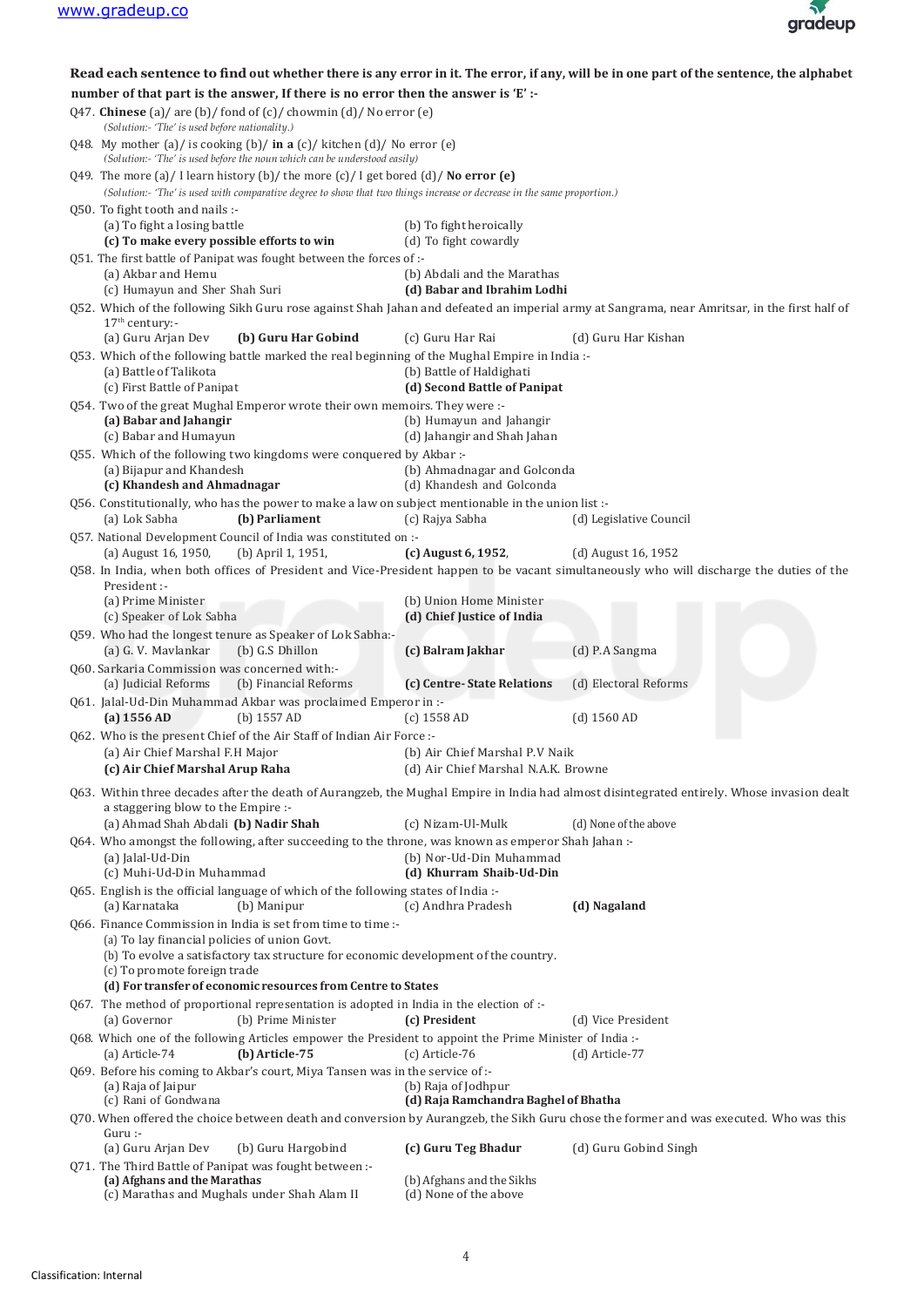

| (a) Cavalry and Infantry<br>(c) Navy, Artillery and Infantry                                   | Q72. To express it is modern terms, the Mughal Forces were composed of :-                                                                                            | (b) Cavalry and Artillery<br>(d) Navy, Artillery, Cavalry and Infantry            |                                                                                                                                                            |
|------------------------------------------------------------------------------------------------|----------------------------------------------------------------------------------------------------------------------------------------------------------------------|-----------------------------------------------------------------------------------|------------------------------------------------------------------------------------------------------------------------------------------------------------|
| (a) Anjuman Banu Begam (b) Asmat Begam                                                         | Q73. Who among the following, after marriage, became to be known as 'Mumtaz'the beloved wife of Shah Jahan:-                                                         | (c) Ladli Begam                                                                   | (d) Mehr-Un-Nisa                                                                                                                                           |
| $(a)$ 2006                                                                                     | 074. Recently Reserve Bank of India had decided to withdraw from the circulation all currency notes issued before:-<br>$(b)$ 2007                                    | $(c)$ 2004                                                                        | $(d)$ 2005                                                                                                                                                 |
| $(a)$ Nag                                                                                      | Q75. India's nuclear capable ballistic missile ready for induction into the Army is :-<br>(b) Bharmos                                                                | (c) Prithvi                                                                       | $(d)$ Agni-IV                                                                                                                                              |
|                                                                                                |                                                                                                                                                                      |                                                                                   | Q76. In 2014 India created history by becoming 1 <sup>st</sup> nation in the world to successfully reach Mars Orbit on its maiden attempt. Name the Launch |
| Vehicle used for the same :-<br>(a) Aryabhatt                                                  | $(b)$ PSLV-C 25                                                                                                                                                      | $(c)$ GSLV<br>$(d)$ PSLV-II                                                       |                                                                                                                                                            |
|                                                                                                | Q77. Name the Indian Environmentalist who won the prestigious Golden Environment Prize, also known as 'Green Nobel :-<br>(a) Ramesh Aggarwal (b) Sunder Lal Bahuguna | (c) Rajender Singh                                                                | (d) Medha Patkar                                                                                                                                           |
| Q78. The longest railway platform in the world :-                                              |                                                                                                                                                                      |                                                                                   |                                                                                                                                                            |
| (a) Kharagpur                                                                                  | (b) Monteral                                                                                                                                                         | (c) Gorakhpur                                                                     | (d) Shenghai                                                                                                                                               |
| (a) 272                                                                                        | Q79. In last Lok Sabha election, BJP won the following number of seats :-<br>$(b)$ 300                                                                               | $(c)$ 295                                                                         | $(d)$ 282                                                                                                                                                  |
| (a) $27th$                                                                                     | Q80. Telangana is the new bone India's state. It has become the country's state :-<br>$(b)$ 28 <sup>th</sup>                                                         | (c) 30 <sup>th</sup>                                                              | (d) 29 <sup>th</sup>                                                                                                                                       |
| (a) South Africa                                                                               | (b) Brazil                                                                                                                                                           | (c) Norway                                                                        | Q81. With which of the following country India signed pact on cooperation in the field of environment and remote sensing in July 2014:-<br>(d) Australia   |
| (a) INS Godavari                                                                               | Q82. India's largest ever indigenous War Ship was commissioned by Prime Minister Shri Narender Modi in August 2014<br>(b) INS Mumbai                                 | (c) INS Kolkata                                                                   | (d) INS Ranjit                                                                                                                                             |
| (a) USA                                                                                        | Q83. With which country India signed a civil nuclear agreement in September 2014 :-<br>(b) Russia                                                                    | (c) France                                                                        | (d) Australia                                                                                                                                              |
| 084. Who is the President of Sri Lanka :-<br>(a) Mahinda Rajapaksa<br>(c) Maithripala Sirisena |                                                                                                                                                                      | (b) Chandrika Kumaratunga<br>(d) Ranasinghe Premdasa                              |                                                                                                                                                            |
| $(a)$ 100 times                                                                                | Q85. Thinnest known LED is times smaller than the thickness of a human hair :-<br>(b) 1 Lakh times                                                                   | $(c)$ 10,000 times                                                                | $(d)$ 1000 times                                                                                                                                           |
| Q86. Who is the Chief Justice of India :-<br>(a) P Sathasiyam                                  | (b) R M Loda                                                                                                                                                         | (c) Altamas Kabir                                                                 | (d) HL Dattu                                                                                                                                               |
| (a) French and Mir Qasim<br>(c) Shah Alam II and Nawab of Oudh                                 |                                                                                                                                                                      | (b) Siraj-Ud-Daula and Mir Qasim<br>(d) Shah Alam II, Mir Qasim and Nawab of Oudh | Q87. The battle of Buxar, which enabled the English to acquire a firm hold of Bengal, was fought between them and the combined forces of:-                 |
| (a) Conservation of river water<br>(c) Protection of Cheetahs                                  | Q88. Which of the following is the central theme of the 'Chipko Movement' started by Sunderlal Bahuguna in 1973:-                                                    | (b) Protection of birds<br>(d) Conservation of forest                             |                                                                                                                                                            |
| (a) Goat                                                                                       | Q89. Which of the following animal has, on June 31, 2014, been declared as the state animal of Rajasthan :-<br>(b) Camel                                             | $(c)$ Cow                                                                         | (d) Horse                                                                                                                                                  |
|                                                                                                |                                                                                                                                                                      |                                                                                   | Q90. According to a study by the Associated Chambers of Commerce and Industry of India (ASSOCHAM) recently, which state is fast emerging                   |
| as major destination for domestic tourists:-<br>(a) Maharashtra                                | (b) Rajasthan                                                                                                                                                        | (c) Gujarat                                                                       | (d) Madhya Pradesh                                                                                                                                         |
| (a) HIV/ADIS                                                                                   | Q91. Which disease was the biggest killer in 2013 with almost 5.5 lakh deaths :-<br>$(b)$ T B                                                                        | (c) Malaria                                                                       | (d) None of the above                                                                                                                                      |
| (a) Thailand                                                                                   | Q92. Which country in the world has had maximum number of air accident in the year 2014 :-<br>(b) Vietnam                                                            | (c) Malaysia                                                                      | (d) Pakistan                                                                                                                                               |
| (a) Ahmadabad                                                                                  | Q93. 'Pravasi Bhartiya Diwas' was celebrated recently at :-<br>(b) Pune                                                                                              | (c) Gandhi Nagar                                                                  | (d) Delhi                                                                                                                                                  |
|                                                                                                |                                                                                                                                                                      |                                                                                   | Q94. Which of the following is the indigenous developed light combat aircraft that would officially replace the MIG 21 FL fighter jet by end of            |
| 2014:<br>(a) Miraj                                                                             | (b) Tejas                                                                                                                                                            | $(c)$ Hawk                                                                        | (d) Rafale                                                                                                                                                 |
| Bill 2014 :-                                                                                   |                                                                                                                                                                      |                                                                                   | Q95. Which of the following states has become the first to adopt the provisions of the Lokpal Act with the Vidhan Sabha passing the Lokayukta              |
| (a) Madhya Pradesh                                                                             | (b) Haryana                                                                                                                                                          | (c) Uttarakhand                                                                   | (d) Karnataka                                                                                                                                              |
| Q96. What is the Vedic name of river Ravi:-<br>(a) Purushni                                    | (b) Chandrabhaga                                                                                                                                                     | (c) Arjikiya                                                                      | (d) Sarawati                                                                                                                                               |
| (a) Sikkim                                                                                     | Q97. Which among the following states became the first State to legally ban smokeless tobacco :-<br>(b) Assam                                                        | (c) Tripura                                                                       | (d) Delhi                                                                                                                                                  |
| (a) Agni                                                                                       | Q98. The 'Gayatri' mantra contained in the Rig-Veda is dedicated to which deity :-<br>(b) Marut                                                                      | (c) Surya                                                                         | (d) Savitri                                                                                                                                                |
| (a) Ritusamhara                                                                                | Q99. Which of the following is not a work of Kalidas :-<br>(b) Meghdoot                                                                                              | (c) Kumarasambhava                                                                | (d) Dashakumarcharita                                                                                                                                      |
| (a) Malavikagnimitra                                                                           | Q100. Which one of the following is not a play written by Kalidas :-<br>(b) Daridra Charudatta                                                                       | (c) Vikramorvashiya                                                               | (d) Abhigyan Shakuntalam                                                                                                                                   |
| (a) India                                                                                      | Q101. Which of the following countries is selected as a host of Commonwealth Games 2018 :-<br>(b) Pakistan                                                           | (c) Australia                                                                     | (d) South Africa                                                                                                                                           |
| (a) Venkaiah Naydu                                                                             | Q102. Who is holding the Constitutional position as a 'Leader of the House' in Rajya Sabha :-<br>(b) Arun Jaitely                                                    | (c) Rajnath Singh                                                                 | (d) Sushma Swaraj                                                                                                                                          |